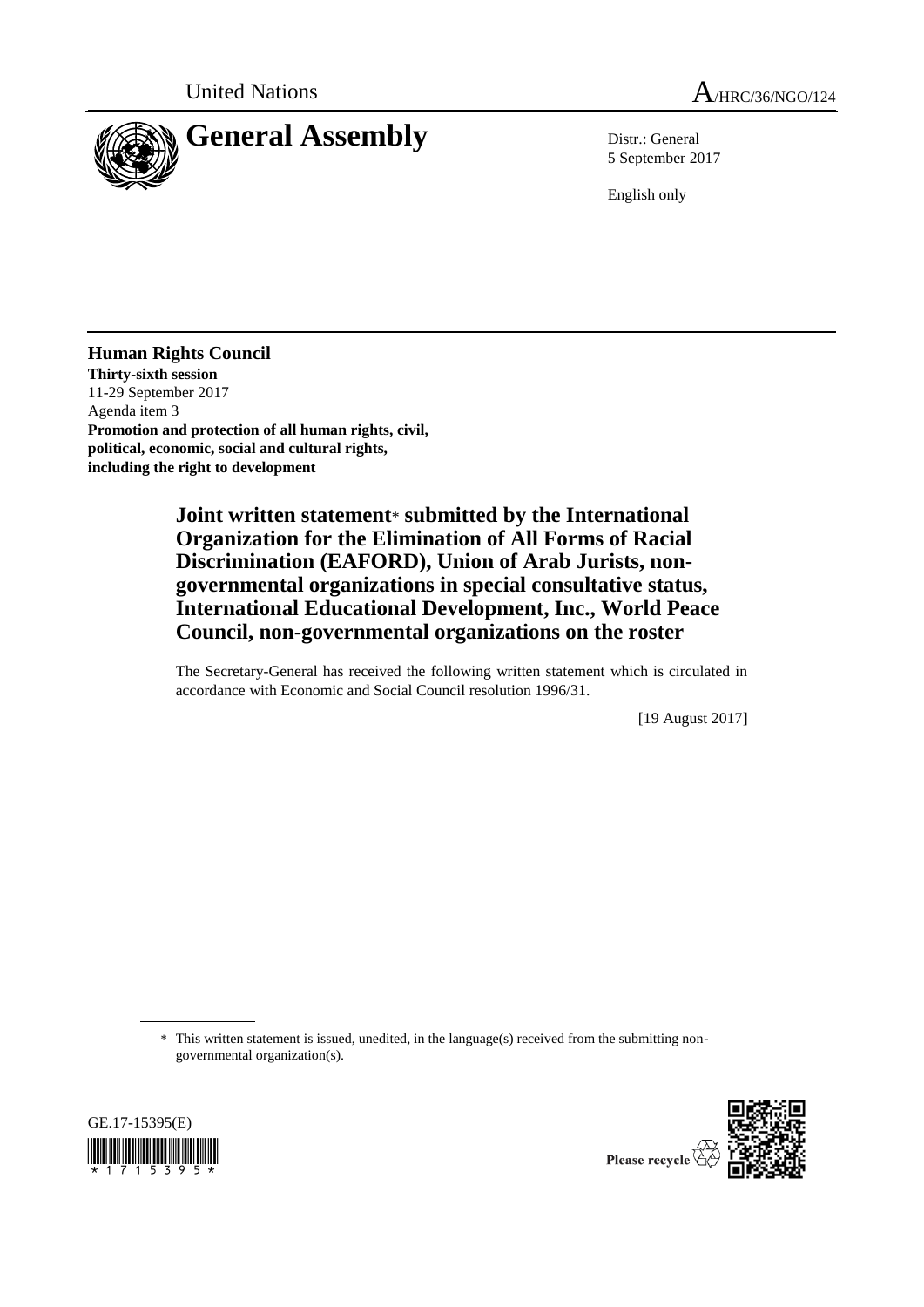## **The Crime of Trafficking in Persons Prevails\***

## **Background**

Human trafficking is a serious violation to international human rights law as it encompasses a raft of exploitative practices. This horrendous crime does not always require the crossing of an international border; and it is not necessarily the same as migrant smuggling, as the latter always ends with the migrants' arrival to their destination, whereas human trafficking embodies the exploitation of the victim. Today, 21 million people1 are affected by forced labour, trafficking and slavery around the world.

International human rights law forbids forced labour, debt bondage, forced marriage, and the sexual exploitation of children and women. The Charter of the United Nations and the Universal Declaration of Human Rights declare that all people have a right to liberty and security, to not to be subjected to slavery, forced labour and torture; and to have access to fair conditions of work and living standards, regardless of their race, sex, ethnic origin or other distinction. Additionally, in 2000, the United Nations General Assembly adopted the Protocol to Prevent, Suppress and Punish Trafficking in Persons, Especially Women and Children,2 to tackle the situation of victims of human trafficking and for the promotion and protection of their rights. Moreover, in 2010, the General Assembly adopted the Global Plan of Action to Combat Trafficking in Persons3, which comprises strategies for preventing trafficking, prosecuting criminals and protecting victims. It stresses the importance of obtaining more data, research and analysis about the problem, and it establishes the United Nations Voluntary Trust Fund for Victims of Trafficking in Persons, especially women and children, aiming to provide humanitarian, legal and financial aid to victims of trafficking. In addition, in September 2015, the world adopted the 2030 Sustainable Development Agenda and included goals on trafficking in persons for the next 15 years, in Goal 5 (Gender Equality), Goal 8 (Decent Work for all), and Goal 16 (Peace and Justice).

## **Human Trafficking in Conflict**

Human trafficking is a prevalent characteristic of modern conflict because it increases impunity, enabling criminal networks to operate more easily. Additionally, the dearth of access to legal migration alternatives, forces many people to use the services of illegal facilitators, augmenting their exposure to exploitation. Considering that the pressure to flee from conflict is critical, this leads people to take exorbitant risks. As a matter of fact, internally displaced persons are more vulnerable because they lack legal documentation, regular access to labour markets, and have a limited access to education, so traffickers offer them a lifesaving bridge to employment and to safety. To make matter worse, living in such circumstances refugees and IDPs have no choice rather than to accept exploitative conditions. At the same time, conflict and post-conflict situations increment the vulnerability of those fleeing, to trafficking for purposes of organ removal. In Iraq, armed groups have set up a system for acquiring and selling human organs from hostages as an important source of income. Specifically, it has been one of the five major income sources for ISIL, along with trafficking of women and girls. Furthermore, many children in countries affected by conflict [had left school,](http://www.un.org/sustainabledevelopment/peace-justice/) which made them more vulnerable to the abuse and exploitation of trafficking criminals.

Customarily, trafficking networks target impoverished communities to exploit their vulnerabilities with the purpose of prostitution, forced labour and domestic servitude. Most of the cases follow the same pattern: victims are recruited in the country of origin, transferred and then exploited in the country of destination. Similarly, trafficking of women and girls for sexual exploitation during conflict is remarkably common and it proves the sexual violence exercised against the civilian population. In the Syrian Arab Republic, ISIL forces women into marriages with its fighters. Frequently,

<sup>1</sup> *ILO 2012 Global estimate of forced labour*, ILO Report 2012. Available at:

http://www.ilo.org/wcmsp5/groups/public/---ed\_norm/---

declaration/documents/publication/wcms\_181953.pdf

<sup>2</sup> General Assembly Resolution A/RES/68/192

<sup>3</sup> General Assembly Resolution A/RES/64/293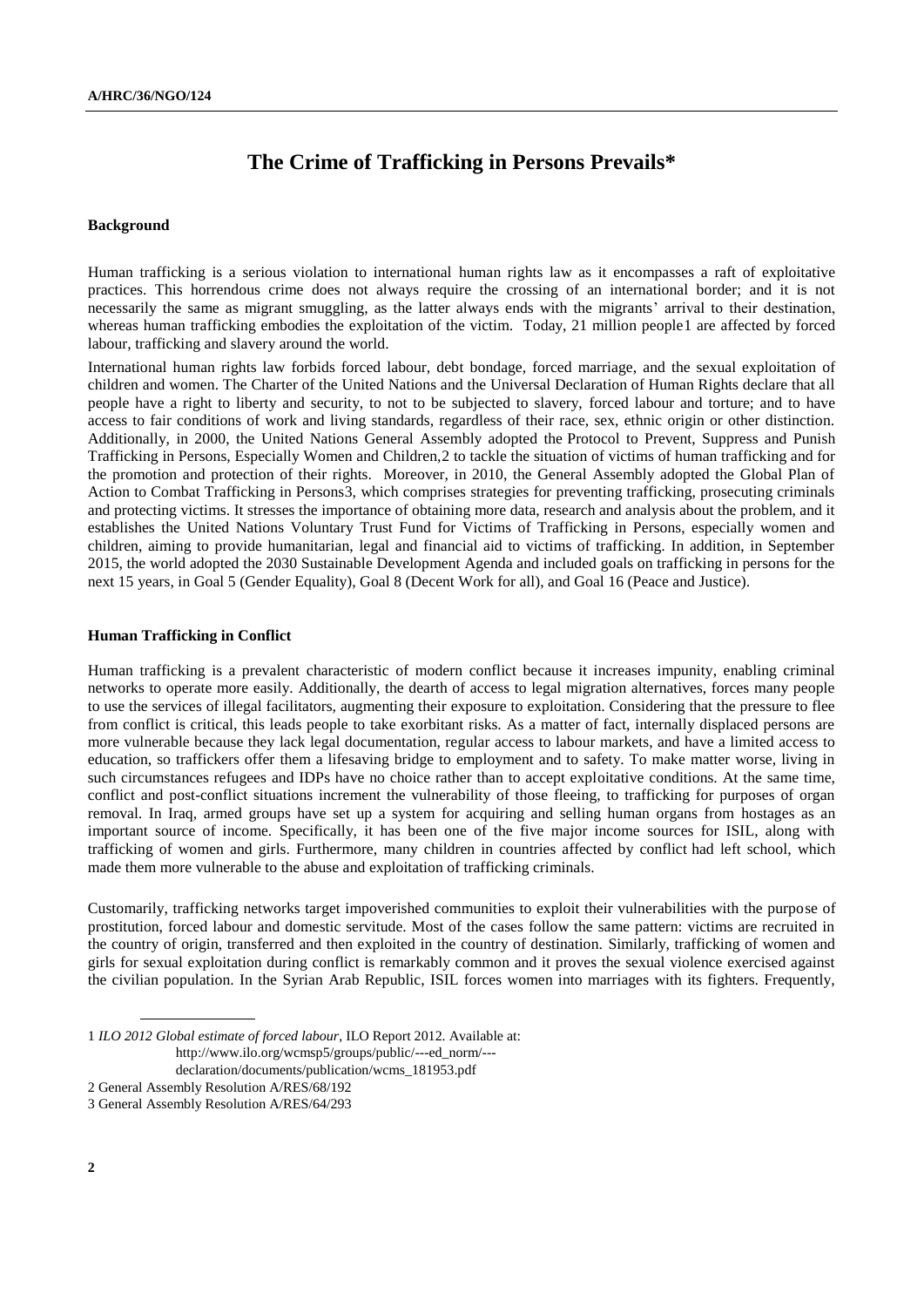trafficking practices include the abduction of women of ethnic minorities. ISIL has abducted hundreds of Yezidi women and girls from Iraq and forcibly transferred them to the Syrian Arab Republic where they were forced into marriage, systematic rape, and forced pregnancy. In the case of the Syrian Arab Republic, refugees are reported to be quite vulnerable to trafficking in neighbouring countries, particularly in Jordan, Lebanon, and Turkey.4 Also, Syrian refugee children and women are more and more submerged in street begging in those countries, which increases their vulnerability to forced labour and sex trafficking.

While most States have enacted anti-trafficking laws and have ratified the Protocol to Prevent, Suppress and Punish Trafficking in Persons, especially women and children; bringing it into a reality remains difficult as the majority of States have done little to enforce these laws and have not reported trafficking convictions , which entails there is still a high scale of impunity for criminals involved in trafficking.

The plight of refugees in Iraq is equally deplorable since armed groups recruit children as young as 13-year-old to serve as fighters. Some of them are forced to donate blood for injured fighters. Moreover, reports have stated that children are recruited to serve as suicide bombers.5 Similarly, the financial hardship and instability in Iraq have led to a substantial increase in the vulnerability of women and children to trafficking. In fact, Iraq has become one of the worst places regarding prostitution and sexual exploitation as women are forced into temporary marriages to support their families.

The international community must tackle this major problem by improving preventive measures, the protection of vulnerable populations, and the prosecution of criminals of trafficking in persons. In addition, all stakeholders must contribute to monitor the compliance of the commitments made by the States. In the Universal Periodic Review (UPR) framework, for instance, by contrasting national reports with the progress in matters related the Prevention and Combating of Trafficking in Persons; and the monitoring of all actions adopted by states to combat gender-based violence and trafficking for the purpose of exploitation.

## **Recommendations**

We, NGOs Signatories to this statement recommend to the United Nations and its relevant bodies to:

- Call on the international community to provide specialized assistance for the development of legislation of States to establish safe channels for migrants and to ensure that they get regular access to labour markets.
- Urge the international community to establish national procedures for the protection of victims including trauma counselling, medical care, reintegration services, long-term shelter, and financial assistance, as stressed in the United Nations Global Plan of Action to Combat Trafficking in Persons.
- Urge governments not to punish the victims for activities as a direct result of having been subjected to human trafficking.
- Call on the international community to eliminate all markets generating profits for criminals, and to prosecute all forms of trafficking in persons.
- Foster cross-border cooperation in trafficking investigations, particularly in the most vulnerable countries affected by this crime.
- Urge governments to take coordinated measures to defeat trafficking in persons, promoting the creation of integral national anti-trafficking strategies and plans of actions to ensure that human beings have equal rights and protection for a dignified life free of fear, enforcing international law and international human rights law for all people.

https://www.icmpd.org/fileadmin/ICMPD-Website/Anti-Trafficking/Targeting\_Vulnerabilities\_EN\_\_SOFT\_.pdf

<sup>4</sup>*Targeting Vulnerabilities: The Impact of the Syrian War and Refugee Situation on Trafficking in Persons —A Study of Syria, Turkey, Lebanon, Jordan and Iraq*, Vienna, 2015 Report of International Centre for Migration Policy Development; available at

<sup>5</sup> "*Addressing Human Trafficking and Exploitation in Times of Crisis*, IOM Report- Geneva, 2015. Available at https://publications.iom.int/books/addressing-human-trafficking-and-exploitation-times-crisisevidence-and-recommendations-0